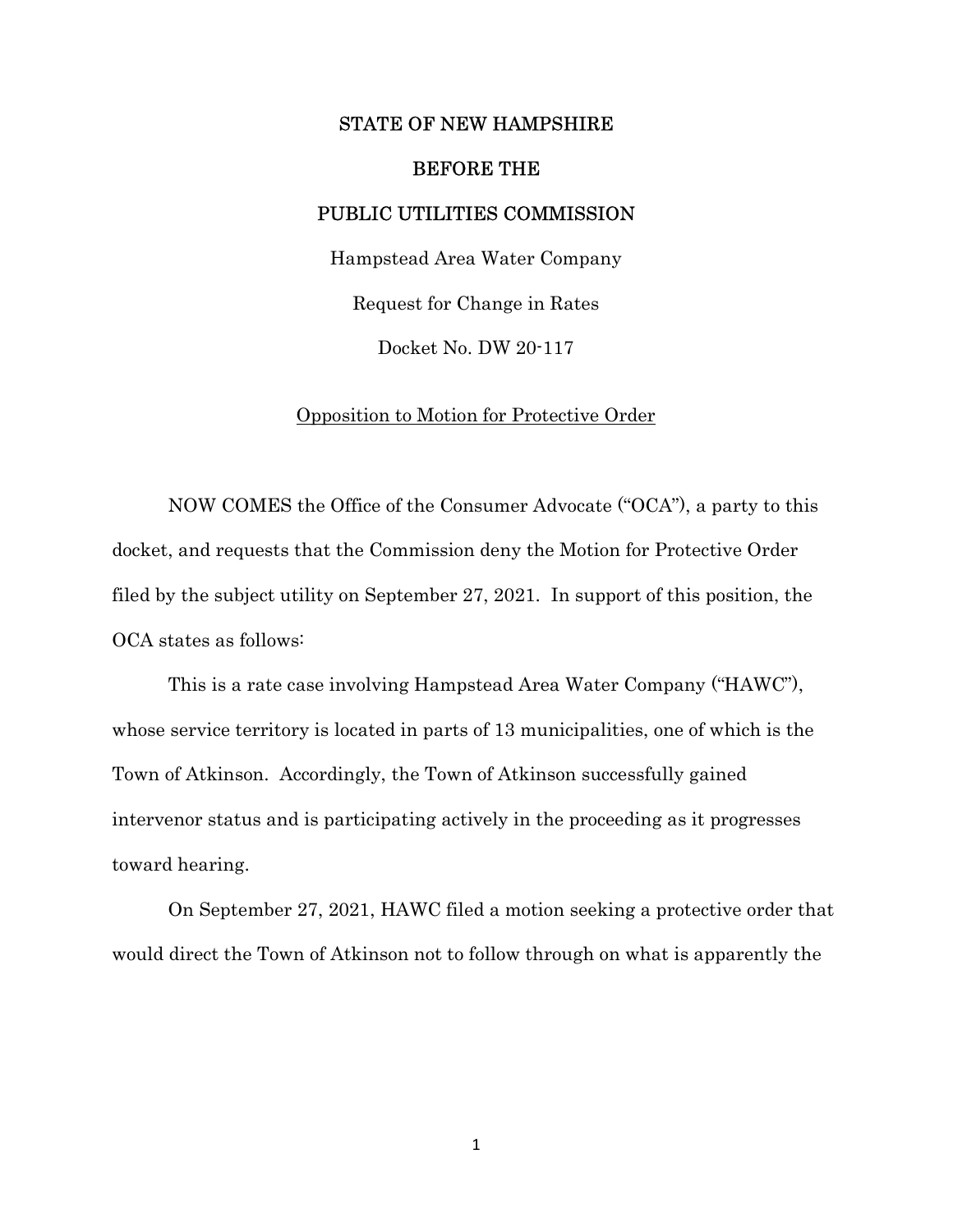municipality's intention to publish all of the discovery materials in this docket on the Town's web site. HAWC's request is devoid of merit and the Commission should deny it summarily.<sup>1</sup>

In support of its position, beyond a cursory reference to a provision of the Right-to-Know Law (RSA 91-A:5, IV) in the opening paragraph, HAWC relies on N.H. Code Admin. Rules Puc 201.04 and what HAWC characterizes as the "longestablished practice" of the Commission. Motion at 1. Neither provides a valid basis for the relief requested by the utility.

Section 201.04 of the Commission's procedural rules is entitled "Public Records" and establishes certain practices and procedures for the handling of documents submitted to the agency. Generally, the rule makes clear that "[a]ll documents submitted to the commission or staff in an adjudicative or nonadjudicative proceeding shall become matters of public record, subject to RSA 91-A, as of the day and time of the submission." Rule Puc 201.04(a). RSA 91-A is, of course, the Right-to-Know Law, the state's 'sunshine' statute that covers how state agencies and other instrumentalities of government in New Hampshire will make their records available for public inspection and copying.2 The Commission is covered by the open records provisions of the Right-to-Know Law, RSA 91-A:4 and :5, because it is a "public agency" within the meaning of the statute. See RSA 91-

 $\overline{a}$ 

<sup>&</sup>lt;sup>1</sup> The OCA is aware that on September 28, 2021, HAWC separately filed a Motion for Confidential Treatment and Protective Order, seeking confidential treatment of information provided in discovery that reveals salary information of HAWC employees. The OCA takes no position on this motion.

<sup>2</sup> The statute also contains provisions related to open meetings but they are not at issue here.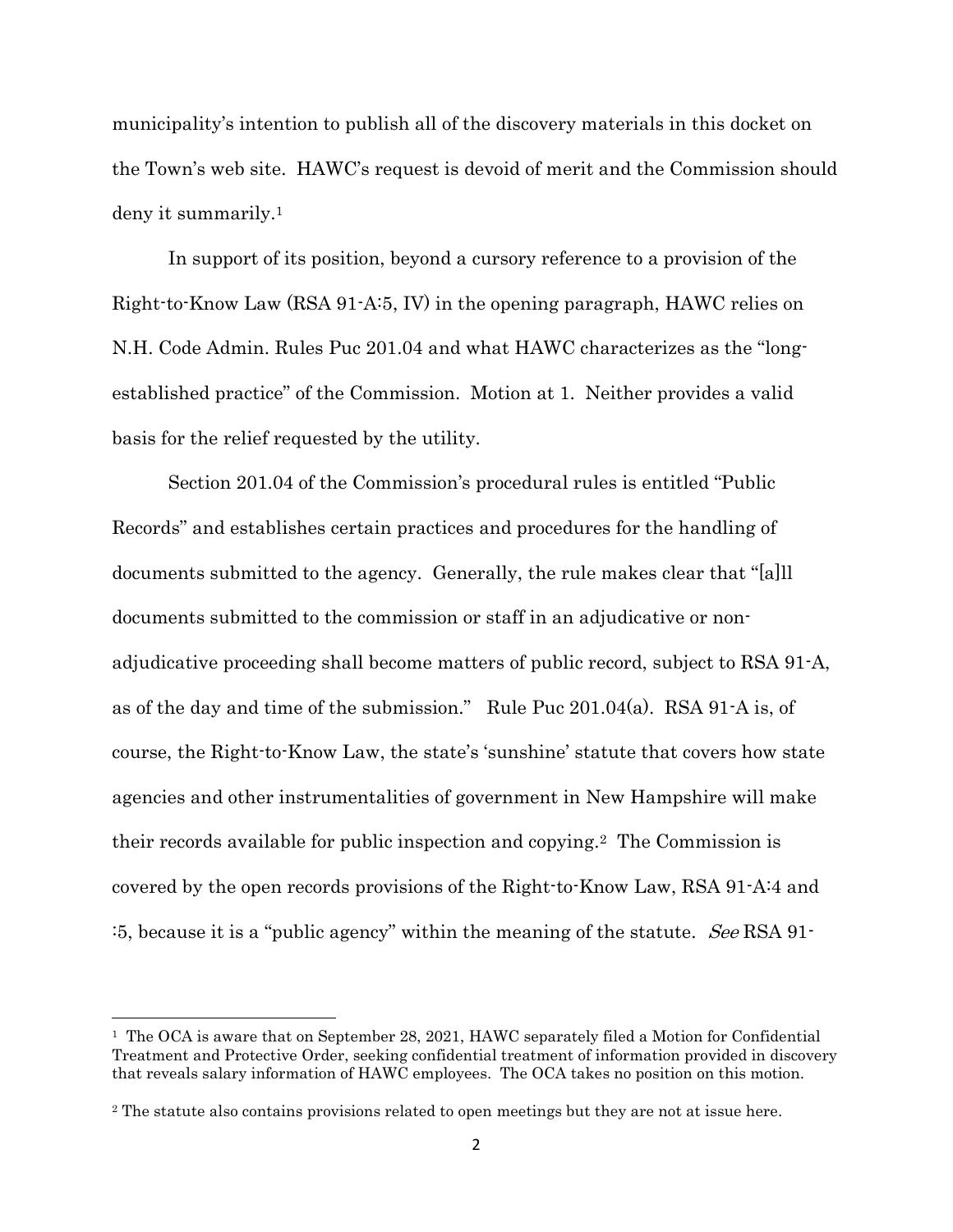A:1-a, V (defining "public agency" as "any agency, authority, department, or office of the state or of any county, town, municipal corporation, school district, school administrative unit, chartered public school, or other political subdivision"). The Town of Atkinson is likewise such a public agency as is, indeed, the OCA.

This rule setting forth how *the Commission* will meet its obligations under RSA 91-A:4 and :5 is in no way dispositive of how a municipality can or should do likewise, even when that municipality comes into possession of documents by virtue of its participation in a Commission proceeding as a party. Accordingly, Rule Puc 201.04 cannot become the basis for the Commission to direct a municipality (or any other party to a PUC proceeding) to treat as confidential documents in a party's possession even when such documents are obtained the course of a Commission proceeding.

A separate provision of the Commission's procedural rules, Puc 203.08, does oblige parties to adjudicative proceedings at the Commission to treat certain documents obtained in the course of such dockets as confidential in some circumstances. Specifically, "[d]ocuments submitted to the commission or staff accompanied by a motion for confidential treatment shall not be disclosed to the public until the commission rules on the motion." Rule Puc 203.08(c). As to materials provided in discovery, a party may likewise indicate an intent to submit such a motion "prior to the commencement of the hearing in the proceedings" and,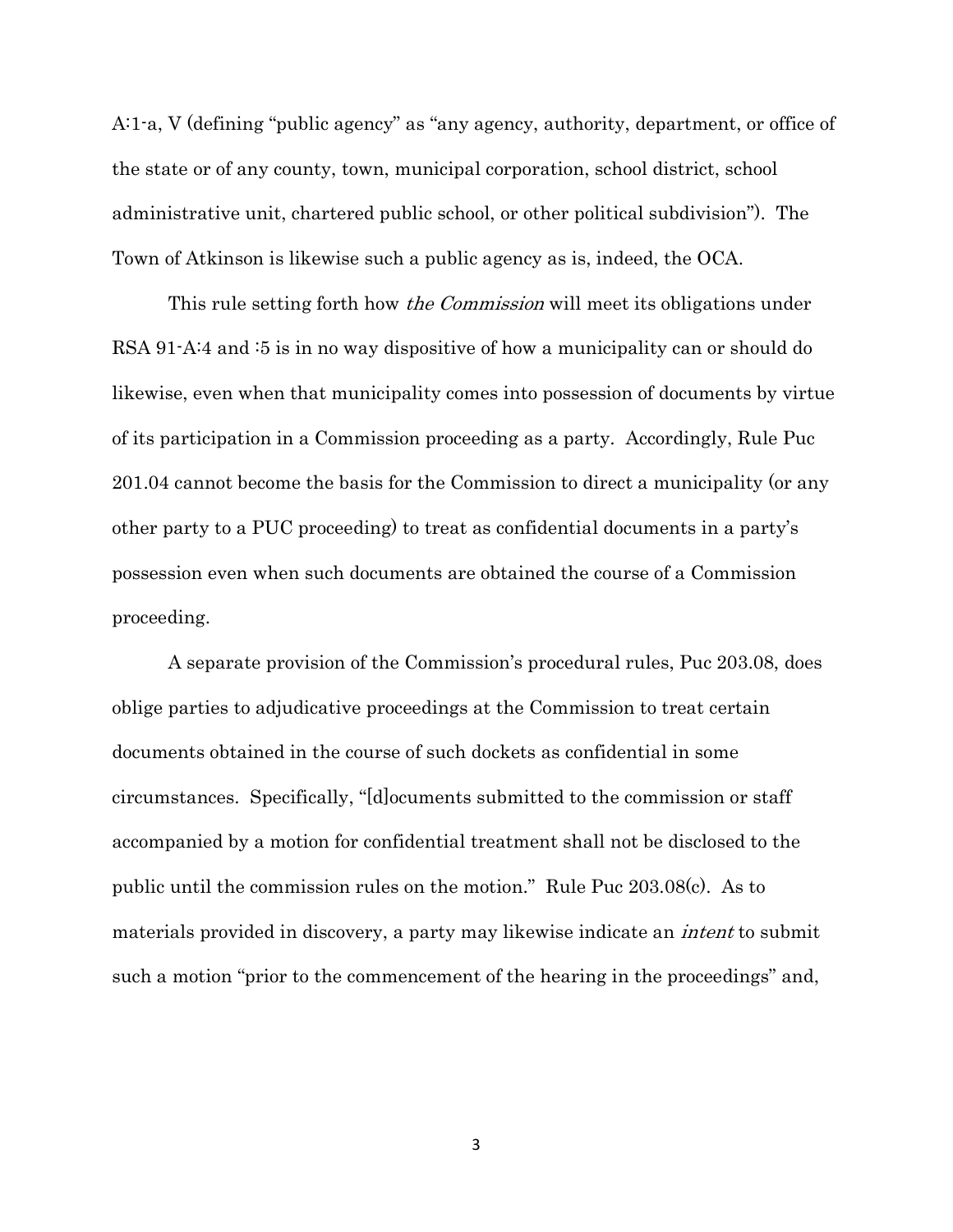as long as the party has a "good faith basis for seeking confidential treatment," the parties must likewise treat such materials as confidential. Rule Puc 203.08(d) and (e). The purpose of this provision is to allow for the circulation of discovery materials that may be confidential without slowing the process down via the immediate adjudication of motions for confidential treatment. Ultimately, if the Commission grants a motion for confidential treatment then the confidential information "shall not be subject to public disclosure." Rule Puc 203.08(h).

Assuming *arguendo* that it is within the Commission's authority to make confidentiality determinations under RSA 91-A that are binding on municipalities or other public bodies that are *independently* subject to the Right-to-Know Law,<sup>3</sup> it is noteworthy that HAWC does not rely upon or even mention Puc 203.08. In other words, HAWC is not seeking protective treatment of documents furnished to the Town of Atkinson for which it intends to seek confidential treatment in the future or documents that are already subject to a protective order. Rather, the HAWK

<sup>3</sup> We contend the Commission actually lacks such authority. None of the Commission's enabling statutes give it independent authority to treat any of its records as non-public or the power to direct anyone else to do likewise. Thus, the only potential source of Commission authority to determine that records are confidential is RSA 91-A:5, which lays out certain "exemptions" to what is otherwise a statewide policy of unfettered disclosure of government records. It is the emphatically held view of the OCA that these "exemptions" are actually discretionary  $-i.e.,$  no agency is ever *obliged* to invoke them – although this is a question that has yet to be resolved by the New Hampshire Supreme Court. But see Seacoast Newspapers, Inc. v. City of Portsmouth, 173 N.H. 325, 338 (2020) ("we often look to federal case law for guidance when interpreting the exemption provisions of our Right-to-Know Law, because our provisions closely track the language used in FOIA exemptions") (referring to the federal Freedom of Information Act, citation omitted); Chrysler Corporation v. Brown, 441 U.S. 281, 292-294 (1979) (FOIA is "exclusively a disclosure statute" that "does not foreclose disclosure" and does not "limit an agency's discretion to disclose information"). Many New Hampshire cases have implicitly assumed otherwise (by not questioning the standing of third parties to force an agency to treat documents as confidential) but the question itself has apparently never been litigated. Obviously, if the exemptions are discretionary then the PUC cannot impose its confidentiality determinations on the Town of Atkinson. Fortunately, rejection of the HAWC motion does not require the Commission to address this admittedly thorny issue. We reserve the right to raise the issue in the future.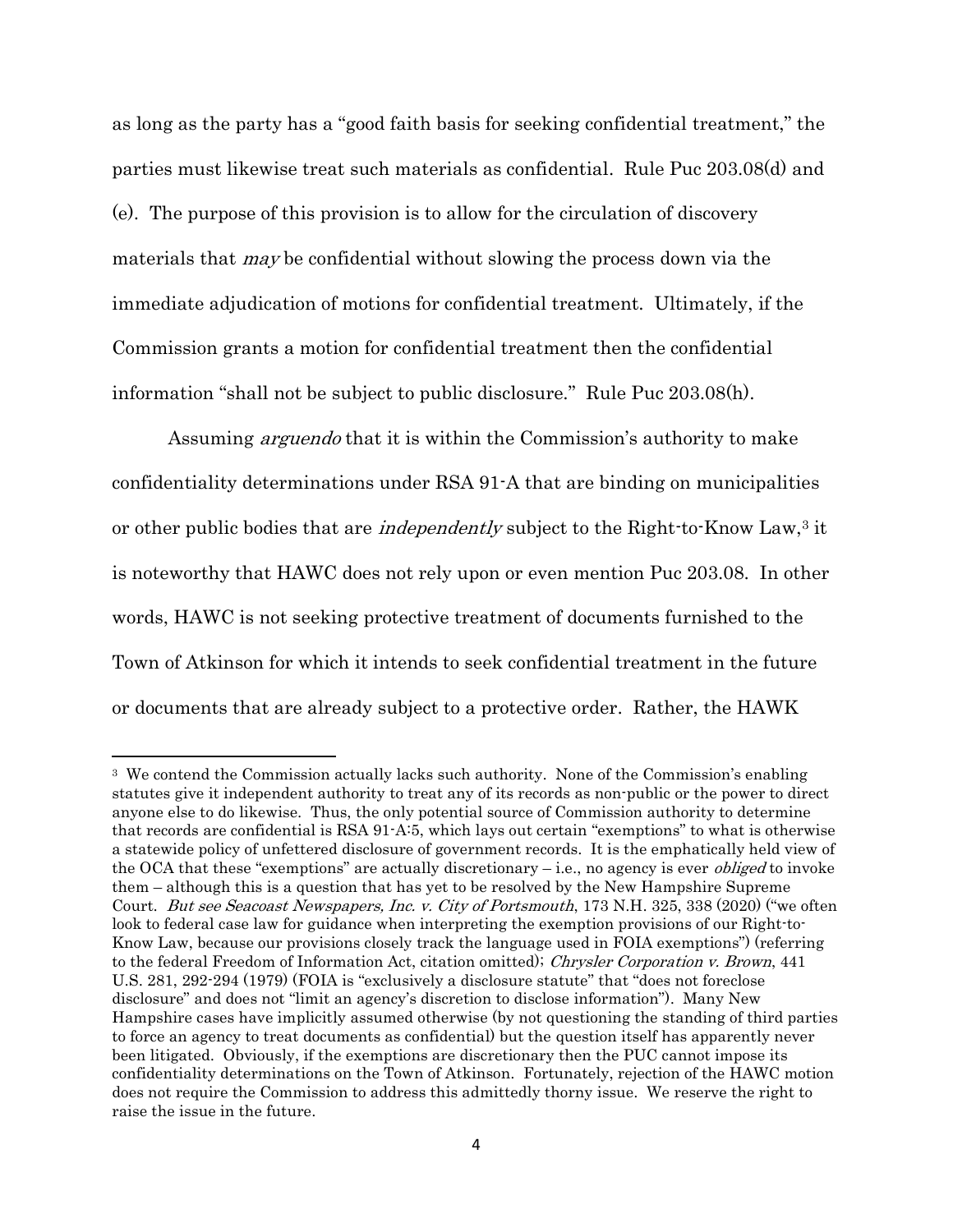motion seeks an order requiring the Town not to disclose documents that are "government records" within the meaning of RSA 91-A:1-a, III and thus are expressly deemed public records pursuant to RSA 91-A:4, I. Such a ruling would fly in the face of both the plain meaning of RSA 91-A and its express purpose, which is "to ensure both the greatest public access to the actions, discussions and records of all public bodies, and their accountability to the people." RSA 91-A:1.

HAWC's invocation of longstanding Commission practice is unavailing. The practice on which HAWC relies, of not posting discovery materials in the "virtual file room" of the Commission's web site, has no logical connection to what the Town of Atkinson posts on its own web site. More importantly, Commission practices cannot justify a blatant violation of the Right-to-Know Law, which is what HAWC is asking the Commission to commit.

Finally, HAWC offers an alternative request for relief in the event the Commission denies its motion for a protective order. Specifically, HAWC seeks "14 days from the date it receives notice that this motion is denied by the PUC to review its past data request responses for confidential treatment." HAWC Motion at 2.

The Commission cannot grant this relief. Puc 203.08(d) plainly requires that such a request must *accompany* the provision of the data request in question; there is no basis for an after-the-fact confidentiality bid grounded in the utility's newfound fear of adverse publicity or scrutiny. Indeed, even that two-week delay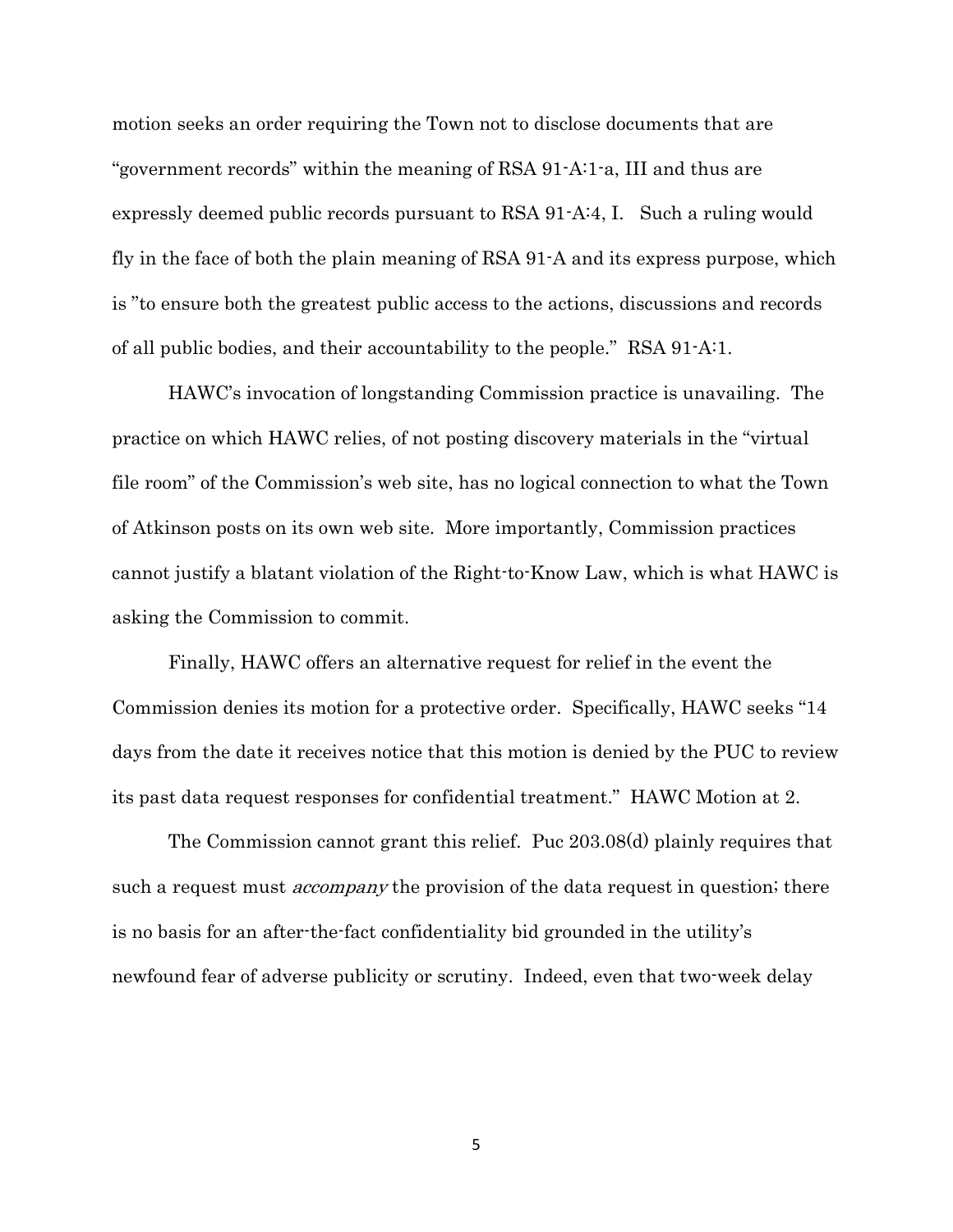would be inconsistent with the plain and obvious meaning of RSA 91-A:4, which requires full public access to governmental records.

One might wonder: Why is the OCA inserting itself into a dispute between the utility and a municipal intervenor? In the view of the OCA, it is in the interests of the residential utility customers whose concerns we represent to dispatch the pending HAWC motion speedily and summarily for two reasons. First, we believe the core tenet of the Right-to-Know Law, "[o]penness in the conduct of public business," RSA 91-A:1, is fully congruent with the interests of residential utility customers, who benefit from a PUC and a PUC process that is as amenable to general scrutiny, even skeptical scrutiny, as possible. Secondly, pursuant to Rule Puc 203.08(c), *supra*, the pendency of the HAWC motion technically means that all of the discovery documents in this proceeding must now be treated as confidential by all parties (including the OCA) until the motion is ruled upon.

For the reasons stated above, the Commission should swiftly, summarily, and unambiguously deny the groundless motion for confidential treatment interposed by the utility in this docket.

WHEREFORE, the OCA respectfully request that this honorable Commission:

A. Deny the motion for confidential treatment submitted by Hampstead Area Water Company, and